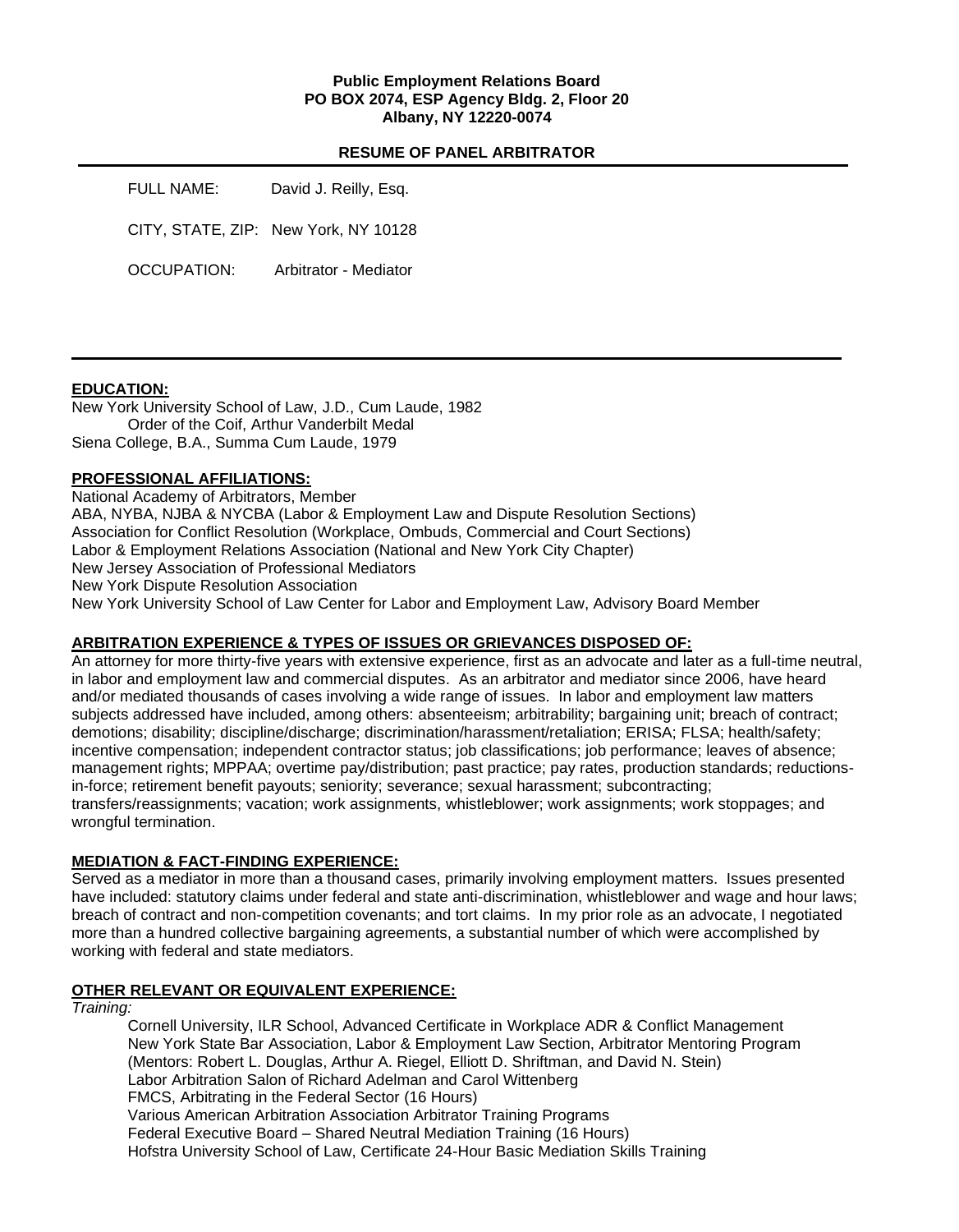Nuclear Regulatory Commission, Mediation Training Program New York Supreme Court, Commercial Division, Certificate 24-Hour Basic and 8-Hour Advanced Skills **Training** NYC Bar Association, Advanced Commercial Arbitration Training (20 Hours)

FINRA Basic Arbitrator and Chairperson Training

### *Panels:*

American Arbitration Association (Labor Arbitration, Employment Arbitration & Mediation) Federal Mediation & Conciliation Service (Labor Arbitration) National Mediation Board (Arbitration) New Jersey Public Employment Relations Commission (Labor Arbitration and Police/Fire Special Disciplinary Arbitration) New Jersey Department of Education (Tenure Arbitration) New Jersey State Board of Mediation (Labor Arbitration) New York City Office of Collective Bargaining (Labor Arbitration) New Jersey Superior Court (Mediation) Cornell University Institute on Conflict Resolution (Arbitration, Mediation & Fact-Finding) Equal Employment Opportunity Commission (Mediation) FINRA (Arbitration & Mediation) New York Supreme Court, Commercial Division, Bronx, Queens & Suffolk Counties (Mediation) United States District Court, Eastern District of New York (Mediation) Nuclear Regulatory Commission (Mediation)

Permanent Arbitrator: SEIU Local 32BJ/The Realty Advisory Board on Labor Relations, Inc.; SEIU Local 32BJ/Allied Universal Security Services, Inc., Harvard Protection Services LLC & Securitas Security Services USA, Inc.,

# **PER DIEM FEE:** \$ 1,800.00

**ADJOURNMENT FEE:** \$ 1,800 for each hearing day cancelled or adjourned on less than 21 calendar days notice.

**SUBMITTED BY ARBITRATOR David J. Reilly, Esq. ON JUNE 15, 2021**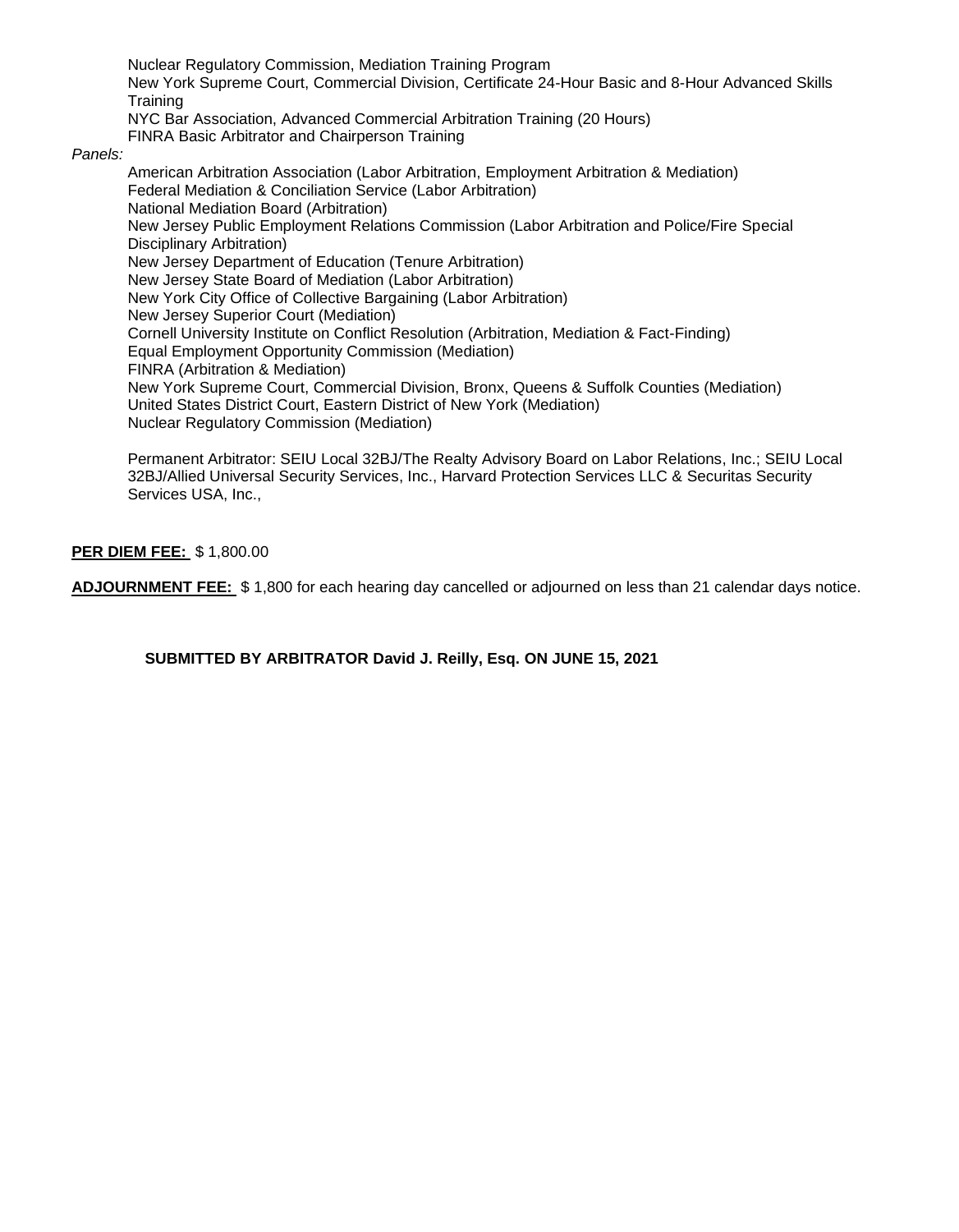### **Public Employment Relations Board PO BOX 2074, ESP Agency Bldg. 2, Floor 20 Albany, NY 12220-0074**

# **BILLING DISCLOSURE STATEMENT**

# ARBITRATOR'S NAME: **David J. Reilly, Esq.**

The following is a description of my fees and expenses:

# A) HEARING TIME.

- (1) My per diem is  $$1,800.00$  for each day or any part thereof spent hearing a case.
- (2) If a hearing day exceeds hours, I charge:

 $\Box$ a second full per diem  $\Box$ a prorated per diem

 $\boxtimes$ no additional charge  $\Box$ other (describe) :

(3) Additional comments:

# B) STUDY TIME.

- (1) I charge \$ 1,800.00 for each day spent in preparation of the opinion and award.
- (2) This charge  $\boxtimes$  will  $\Box$  will not be prorated for partial days devoted to such preparation.
- (3) Additional comments:

### C) TRAVEL TIME AND EXPENSES.

(1) When travel time plus hearing time exceeds hours in a calendar day:

 $\boxtimes$  Not applicable (no additional charge)

 $\Box$  I charge as follows (describe):

(2) I charge for actual, travel-related expenses incurred in connection with the case  $\boxtimes$ YES  $\Box$  NO.

Where appropriate, a mileage charge for auto travel will be billed at:

| $\boxtimes$ Prevailing IRS rate | $\Box$ Other (describe): |
|---------------------------------|--------------------------|
|---------------------------------|--------------------------|

(3) When the scheduled hearing day(s) requires an overnight stay:

 $\boxtimes$ There is no charge, other than for lodging and subsistence.

 $\Box$ I charge as follows (describe):

(4) Additional Comments: